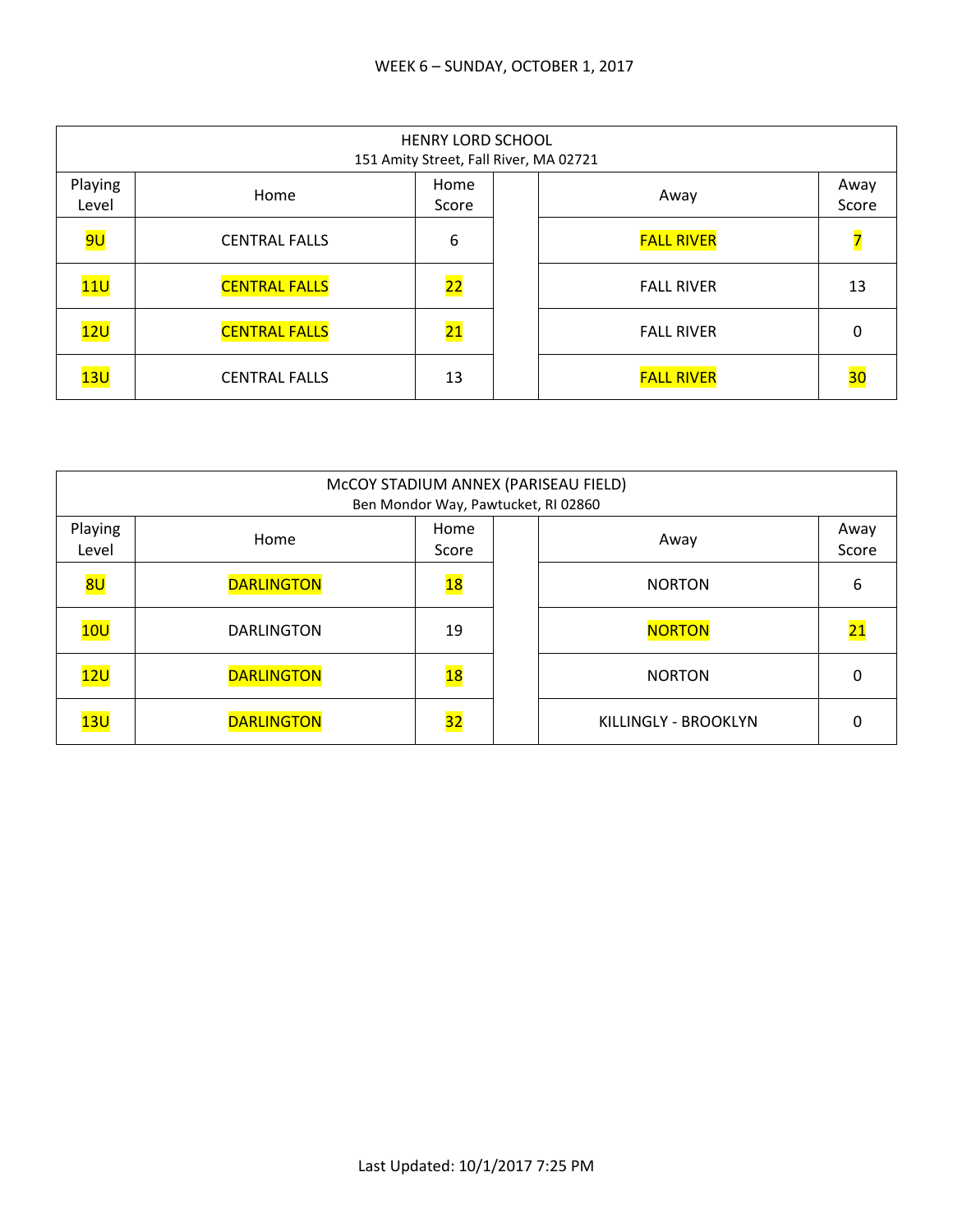|                  | EXETER / WEST GREENWICH SENIOR HIGH SCHOOL<br>930 Nooseneck Hill Road, West Greenwich, RI 02817 |  |      |                         |    |  |  |  |
|------------------|-------------------------------------------------------------------------------------------------|--|------|-------------------------|----|--|--|--|
| Playing<br>Level | Home                                                                                            |  | Away | Away<br>Score           |    |  |  |  |
| 10U              | <b>EXETER / WEST GREENWICH</b>                                                                  |  |      | <b>LINCOLN</b>          | 30 |  |  |  |
| 13U              | <b>EXETER / WEST GREENWICH</b>                                                                  |  |      | <b>NORTH SMITHFIELD</b> | 30 |  |  |  |

|                  | VETERAN'S MEMORIAL PARK (Nathanael Greene School)<br>271 Smithfield Avenue, Pawtucket, RI 02860 |                          |  |                             |                 |  |  |
|------------------|-------------------------------------------------------------------------------------------------|--------------------------|--|-----------------------------|-----------------|--|--|
| Playing<br>Level | Home                                                                                            | Home<br>Score            |  | Away                        | Away<br>Score   |  |  |
| 8 <sub>U</sub>   | FAIRLAWN                                                                                        | 19                       |  | <b>KILLINGLY - BROOKLYN</b> | $\overline{21}$ |  |  |
| <mark>9U</mark>  | <b>SEEKONK</b>                                                                                  | 0                        |  | <b>WOONSOCKET</b>           | $\overline{21}$ |  |  |
| 10U              | <b>FAIRLAWN</b>                                                                                 | 25                       |  | KILLINGLY - BROOKLYN        |                 |  |  |
| 12U              | <b>FAIRLAWN</b>                                                                                 | $\overline{\mathbf{20}}$ |  | KILLINGLY - BROOKLYN        | 0               |  |  |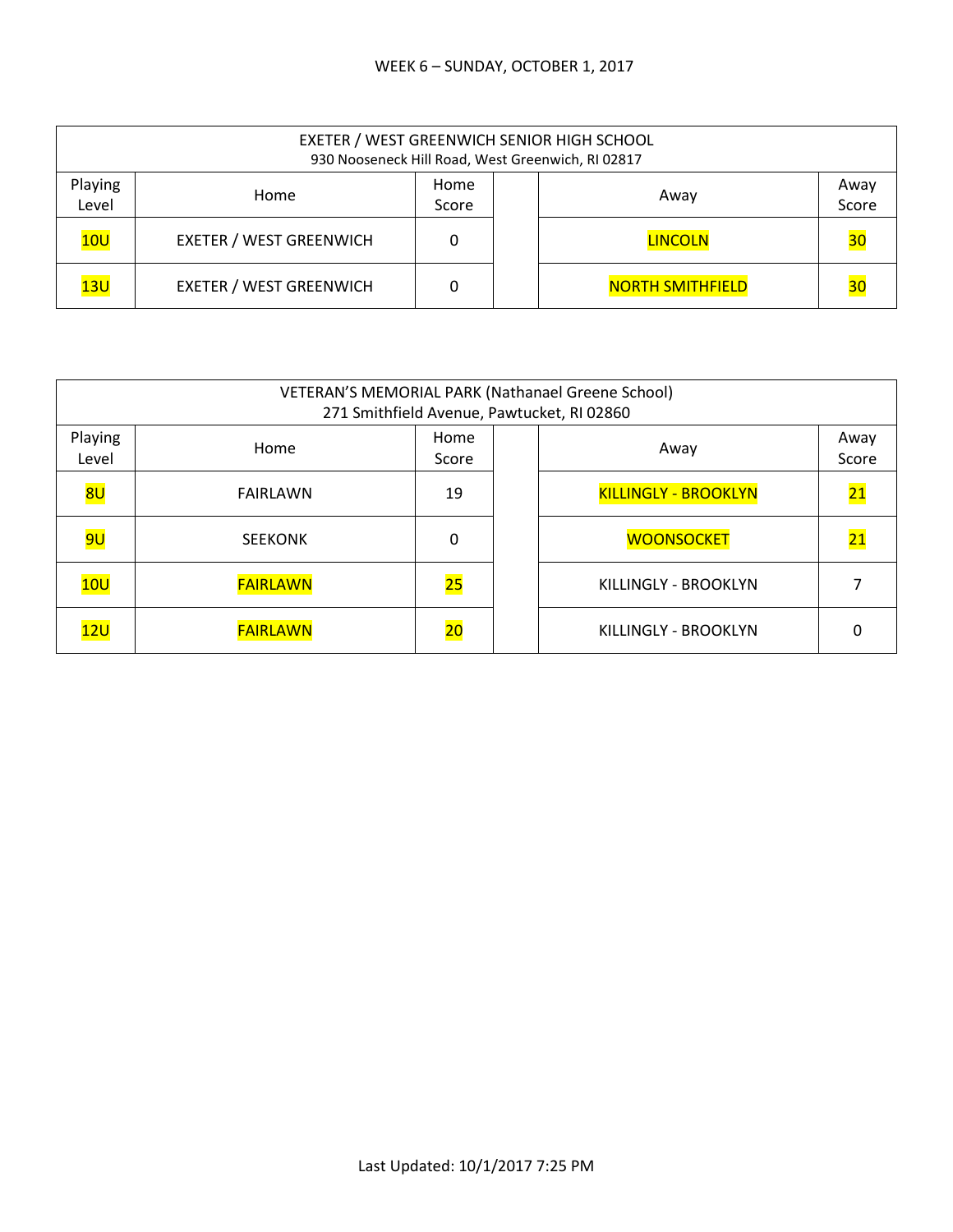|                  | JOHNSTON SENIOR HIGH SCHOOL<br>345 Cherry Hill Road, Johnston, RI 02919 |                 |  |             |                 |  |  |  |
|------------------|-------------------------------------------------------------------------|-----------------|--|-------------|-----------------|--|--|--|
| Playing<br>Level | Home                                                                    | Home<br>Score   |  | Away        | Away<br>Score   |  |  |  |
| 8U               | <b>JOHNSTON</b>                                                         | $6\overline{6}$ |  | <b>CLCF</b> | 0               |  |  |  |
| <mark>9U</mark>  | <b>JOHNSTON</b>                                                         | 19              |  | <b>CLCF</b> | 20              |  |  |  |
| 10U              | <b>JOHNSTON</b>                                                         | 6               |  | <b>CLCF</b> | $\overline{27}$ |  |  |  |
| 12U              | <b>JOHNSTON</b>                                                         | 26              |  | <b>CLCF</b> | 8               |  |  |  |
| 13U              | <b>JOHNSTON</b>                                                         | $\overline{21}$ |  | <b>CLCF</b> | 6               |  |  |  |

|                  | ANDRE McCOY ATHLETIC FIELD<br>91 Hathaway Boulevard, New Bedford 02740 |               |  |                        |               |  |  |  |
|------------------|------------------------------------------------------------------------|---------------|--|------------------------|---------------|--|--|--|
| Playing<br>Level | Home                                                                   | Home<br>Score |  | Away                   | Away<br>Score |  |  |  |
| <mark>9U</mark>  | <b>NEW BEDFORD</b>                                                     | 0             |  | <b>EAST PROVIDENCE</b> | 13            |  |  |  |
| 11 <sub>U</sub>  | <b>NEW BEDFORD</b>                                                     | 0             |  | <b>EAST PROVIDENCE</b> | 30            |  |  |  |
| 12U              | <b>NEW BEDFORD</b>                                                     | 12            |  | <b>EAST PROVIDENCE</b> | 6             |  |  |  |
| 13U              | <b>NEW BEDFORD</b>                                                     | 24            |  | <b>EAST PROVIDENCE</b> |               |  |  |  |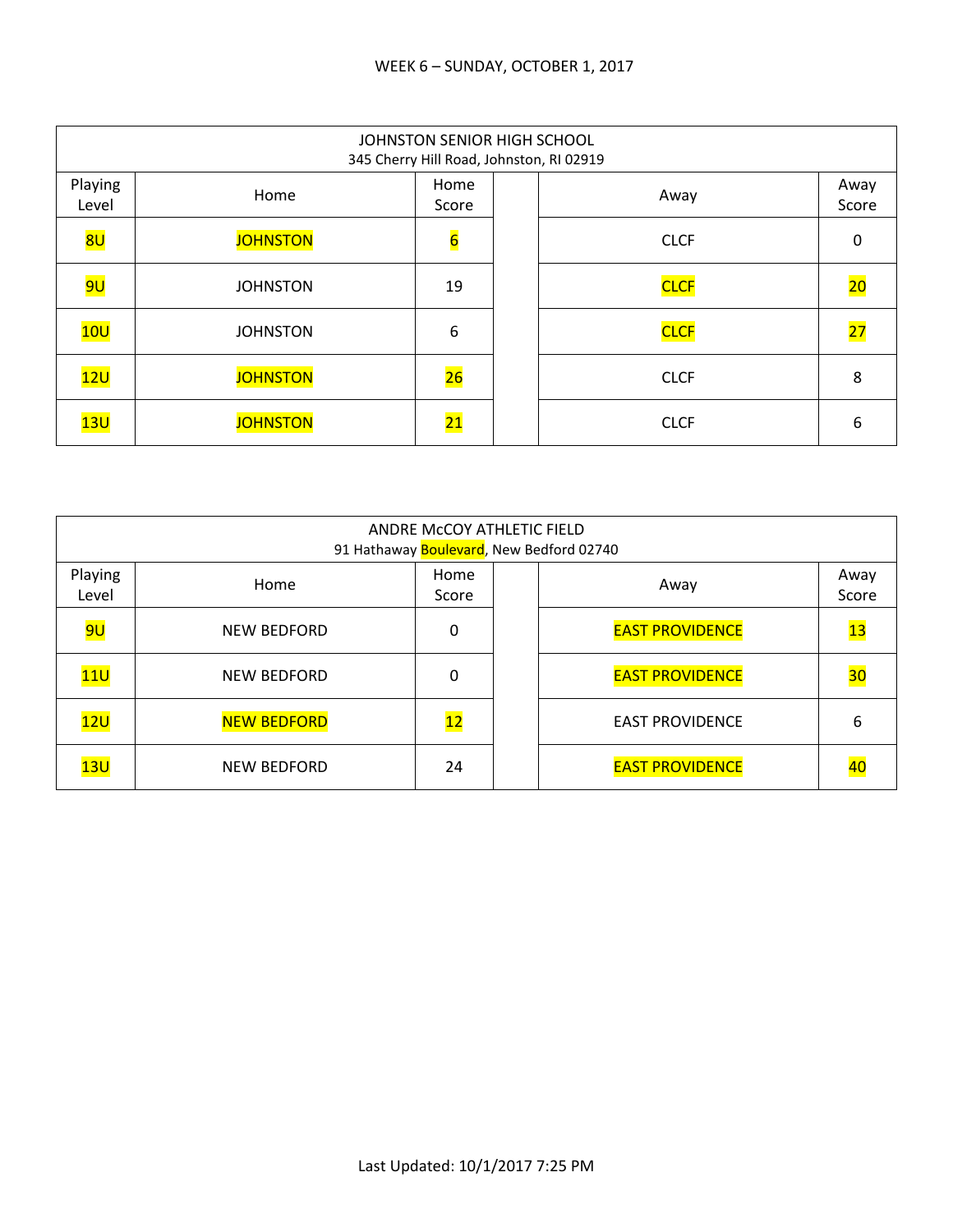|                  | NORTH PROVIDENCE HIGH SCHOOL<br>1828 Mineral Spring Avenue, North Providence, RI 02904 |               |  |                          |               |  |  |  |
|------------------|----------------------------------------------------------------------------------------|---------------|--|--------------------------|---------------|--|--|--|
| Playing<br>Level | Home                                                                                   | Home<br>Score |  | Away                     | Away<br>Score |  |  |  |
| <mark>9U</mark>  | <b>NORTH PROVIDENCE</b>                                                                | 6             |  | <b>LINCOLN</b>           | <u> 12</u>    |  |  |  |
| 11U              | <b>NORTH PROVIDENCE</b>                                                                | 0             |  | <b>CLCF</b>              | 30            |  |  |  |
| 12 <sub>U</sub>  | <b>NORTH PROVIDENCE</b>                                                                | 0             |  | <b>LINCOLN</b>           | <u>32</u>     |  |  |  |
| 14 <sub>U</sub>  | <b>NORTH PROVIDENCE</b>                                                                | 24            |  | <b>WORCESTER VIKINGS</b> | 6             |  |  |  |

|                  | CITY (CONLEY) STADIUM<br>434 Mt. Pleasant Avenue, Providence, RI 02908 |                 |  |                 |               |  |  |  |
|------------------|------------------------------------------------------------------------|-----------------|--|-----------------|---------------|--|--|--|
| Playing<br>Level | Home                                                                   | Home<br>Score   |  | Away            | Away<br>Score |  |  |  |
| 8U               | <b>PROVIDENCE 49ers</b>                                                | $\overline{24}$ |  | <b>SEEKONK</b>  | 6             |  |  |  |
| 10U              | <b>PROVIDENCE 49ers</b>                                                | $\overline{20}$ |  | <b>SEEKONK</b>  | 13            |  |  |  |
| 11 <sub>U</sub>  | <b>PROVIDENCE 49ers</b>                                                | 7               |  | <b>FAIRLAWN</b> | 0             |  |  |  |
| 12U              | <b>PROVIDENCE 49ers</b>                                                | 32              |  | <b>SEEKONK</b>  | 0             |  |  |  |
| 13U              | PROVIDENCE 49ers                                                       |                 |  | <b>LINCOLN</b>  | 30            |  |  |  |